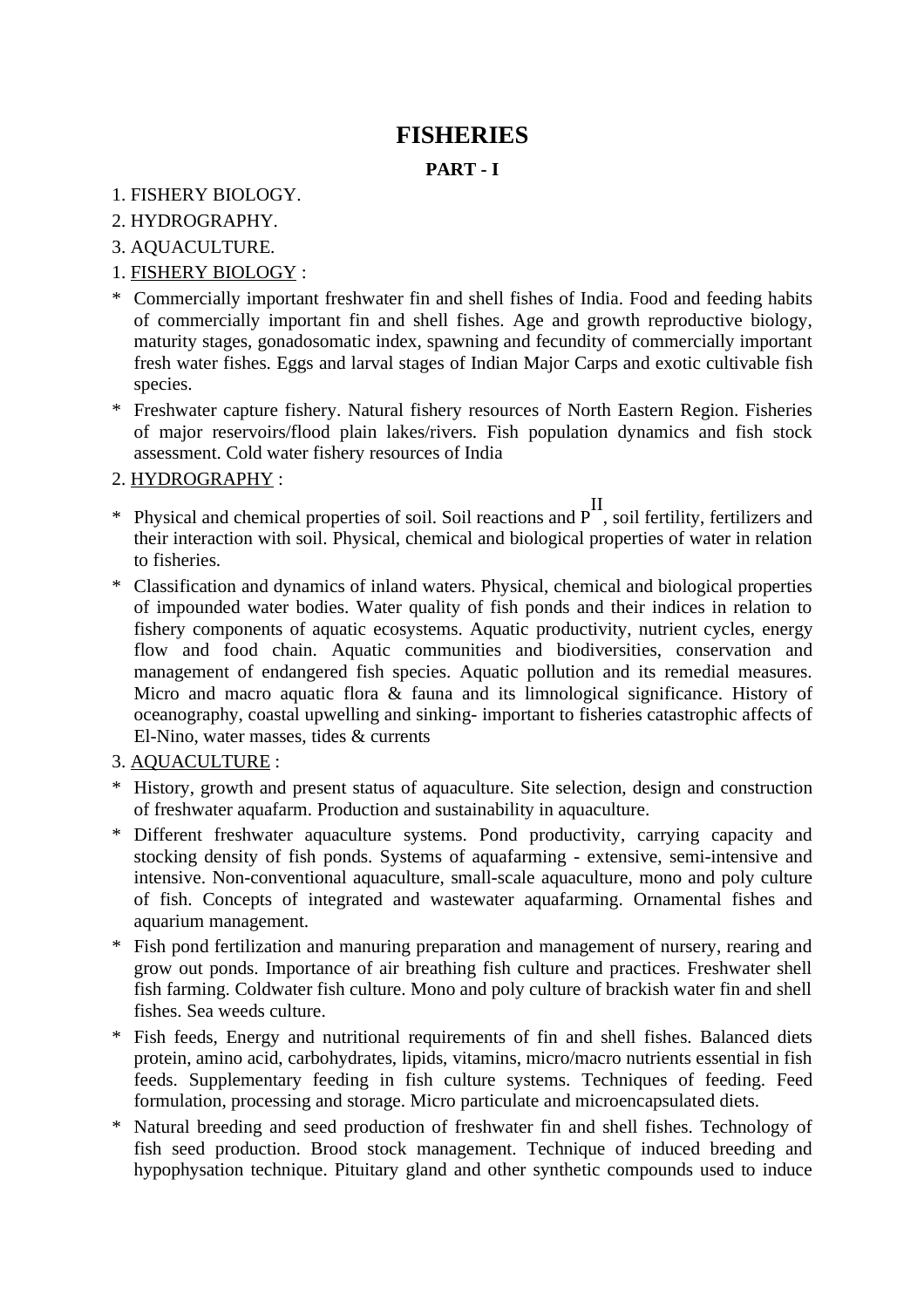fish spawning. Multiple carp spawning, cryopreservation of gametes. Breeding techniques of cultivable carps ornamental fish and air breathing fishes. Incubation devices of fish eggs, hatchery models, chinese technique of using spawning pool and incubation/hatching pools. Design, construction and operation of fish hatcheries. Concept of fishery biotechnology. Fish generics- sex reversal, inbreeding, hybridzation, gynogenesis, androgenesis polyploidy and sexuality in fish. Transgenic fish. Biofertilizations, bioprocessing and biofiltration in aquaculture.

\* Fish diseases, its diagnosis and health management. Significance of fish diseases in relation to aquaculture practices. Parasitic, bacterial, fungal, viral and nutritional fish diseases. Environment in relation to fish diseases. Prophylaxis and treatment of fish diseases. Introduction to fish immunization and vaccine production.

### **FISHERIES PART - II**

#### **1. FISHERY TECHNOLOGY.**

**2. FISHERY MANAGEMENT.**

**3.FISHERY EXTENSION EDUCATION.** 

**1.FISHERY TECHNOLOGY:** 

**\* Freezing technology , types of freezers; changes of fish after death, spoilage of fish, spoilage and pathogenic micro organisms. Sanitation in processing plants. Freezzing of fish-fundamental aspects , physico - chemical changes during freezing. Thawing , methods of thawing.Chilling , methods of chilling, drip , protective treatments.Packaging of frozen foods.** 

 **\* Fishing crafts and their types. Terminology of fishing crafts . Maintenance of fishing of fishing crafts. Fishing gears and their classifications. Fishing gear materials. Modern commercial fishing methods - trawling , pursseining, gill netting, long lining, automated tuna long line and squid jigging methods. Electro fishins methods. Fishing gear accessories and deck equipments. Acoustic instruments - principle of working and application of eco sounder , sonar, net sonde. Preservation of fishing gear.** 

**\*Fish processing technology.Traditional fish preservation techniques - sun drying , curing , smoking , salting , fermentation, etc.Fish product preparation. Fish sauce preparation. Quality standard of different cured fish products. Principle and methods of preparation of various fish paste praducts. Fish food packaging - objectives and requirements.** 

**Fish by products and their uses , caned fish . Spoilage of canned and other packed fish products . Diversified fishery products. .**

**\* Bio chemistry of fish proteins - structure of fish muscle and muscle proteins , fish lipids , rancidity , indices of rancidity.**

**\* Microbial standard of fish , micro flora of fresh and processed fish products, beneficial and harmful micro organisms , quality control in fish processing , HACCT and identification of critical control point.** 

#### **2.FISHERY ECONOMICS & MANAGEMENT:**

 **Estimation of inland fish catch statistics. Economics of fish production system , capture and culture . Profit maximization. Problems in estimating costs and return in fishes. Fishery projects - preparation and implementation. fish marketing and present state fish marketing system in India . Export for fish and fishery products.**